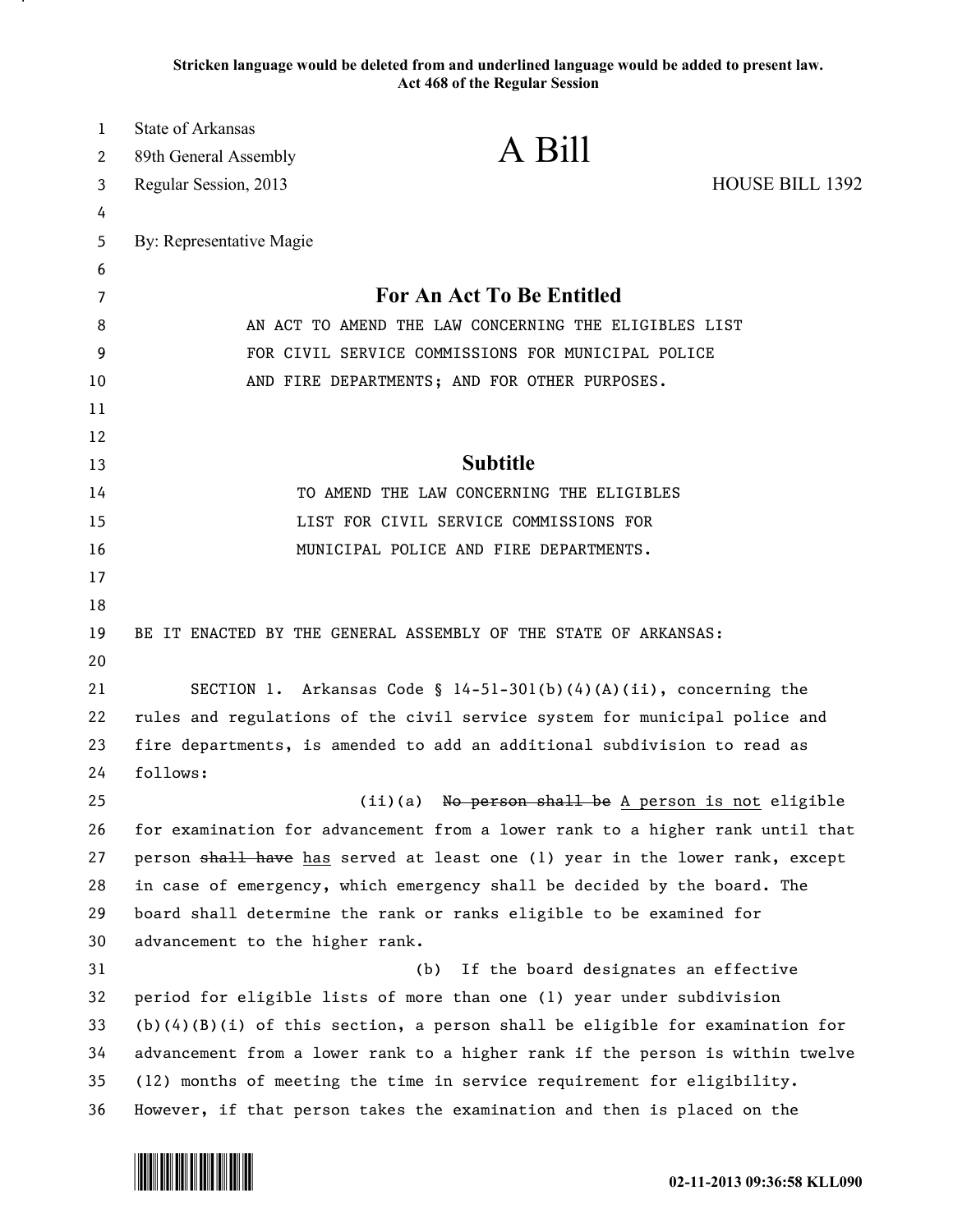| $\mathbf{1}$     | eligible list for promotion, the person shall not be promoted from the       |
|------------------|------------------------------------------------------------------------------|
| $\mathbf{2}$     | eligible list until the person meets the minimum service time requirement in |
| 3                | the lower rank as established by the board.                                  |
| 4                | The eligible list for promotion shall be<br>(c)                              |
| 5                | certified within ninety (90) days upon completion of the examination process |
| 6                | for advancement under this section.                                          |
| $\overline{7}$   |                                                                              |
| 8                |                                                                              |
| $\boldsymbol{9}$ | APPROVED: 03/21/2013                                                         |
| $10\,$           |                                                                              |
| 11               |                                                                              |
| 12               |                                                                              |
| 13               |                                                                              |
| 14               |                                                                              |
| 15               |                                                                              |
| 16               |                                                                              |
| 17               |                                                                              |
| 18               |                                                                              |
| 19               |                                                                              |
| 20               |                                                                              |
| 21               |                                                                              |
| 22               |                                                                              |
| 23<br>24         |                                                                              |
| 25               |                                                                              |
| 26               |                                                                              |
| 27               |                                                                              |
| 28               |                                                                              |
| 29               |                                                                              |
| 30               |                                                                              |
| 31               |                                                                              |
| 32               |                                                                              |
| 33               |                                                                              |
| 34               |                                                                              |
| 35               |                                                                              |
| 36               |                                                                              |
|                  |                                                                              |